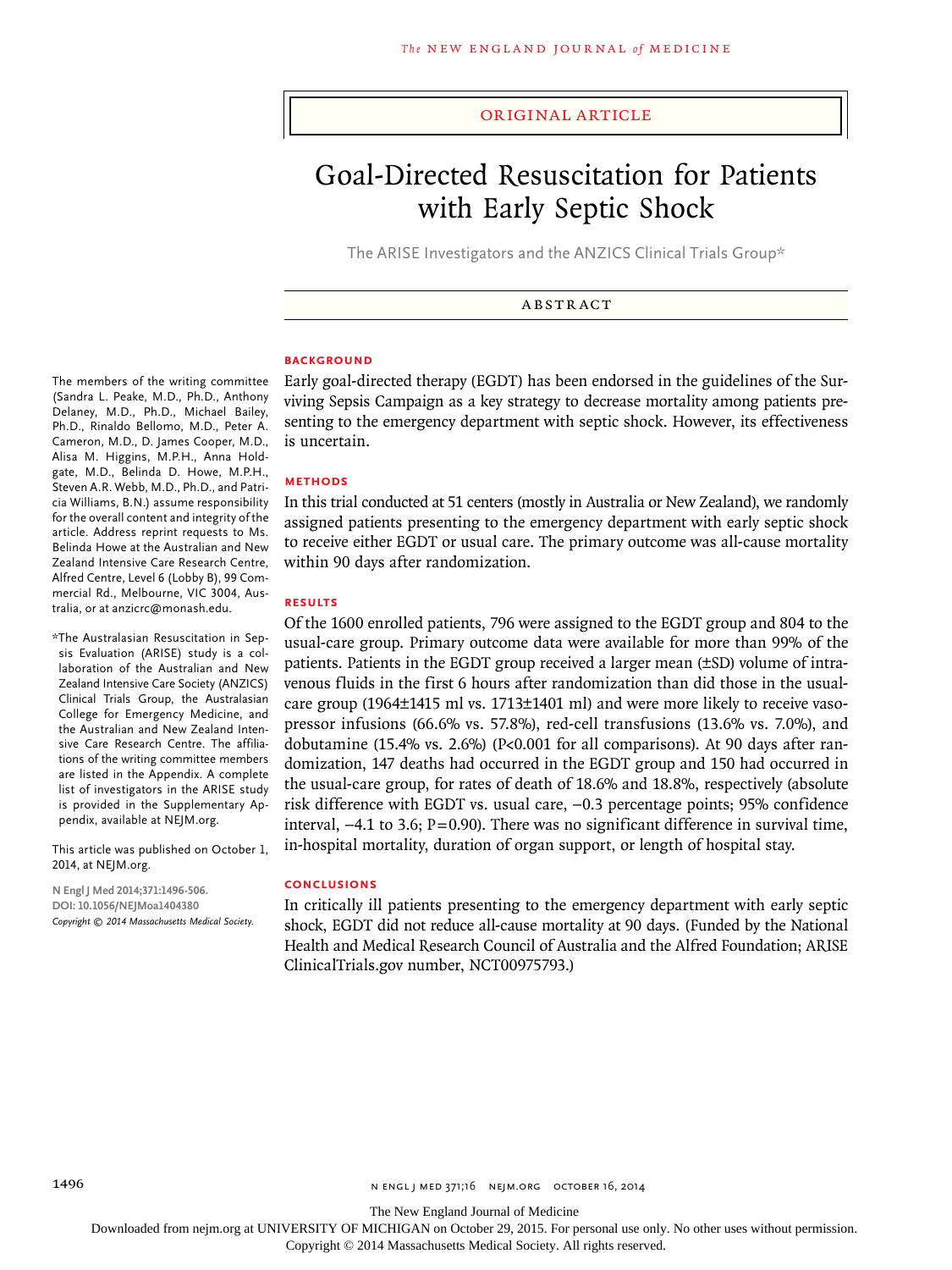EVERE SEPSIS HAS A REPORTED ANNUAL<br>incidence in adults of up to 300 cases per<br>100,000 population.<sup>1-3</sup> Despite decreasing<br>mortality from sepsis in recent years,<sup>4</sup> the risk of evere sepsis has a reported annual incidence in adults of up to 300 cases per  $100,000$  population.<sup>1-3</sup> Despite decreasing death remains high.5,6 The fundamental principles for the management of sepsis include early recognition, control of the source of infection, appropriate and timely administration of antimicrobial drugs, and resuscitation with intravenous fluids and vasoactive drugs.

Patients presenting to the emergency department account for a large proportion of patients with severe sepsis.<sup>7</sup> Reported in-hospital mortality ranges in this subgroup from 20 to 50%.3,8-10 In 2001, a proof-of-concept, randomized trial showed that early hemodynamic resuscitation according to a specific protocol termed early goal-directed therapy (EGDT) improved outcomes in patients presenting to the emergency department with severe sepsis, as compared with usual therapy.<sup>11</sup>

EGDT was subsequently incorporated into the 6-hour resuscitation bundle of the Surviving Sepsis Campaign guidelines,<sup>12-14</sup> and a number of nonrandomized studies showed a survival benefit with bundle-based care that included EGDT.15-18 Despite such successes, considerable controversy has surrounded the role of EGDT in the treatment of patients with severe sepsis. Concerns have included the potential risks associated with individual elements of the protocol,<sup>19,20</sup> uncertainty about the external validity of the original trial, and the infrastructure and resource requirements for implementing EGDT.<sup>21,22</sup>

In a randomized trial conducted in 31 academic centers in the United States (Protocolized Care for Early Septic Shock [ProCESS]),<sup>10</sup> protocolbased resuscitation (a combination of EGDT and protocol-based standard therapy) was not associated with a survival benefit, as compared with usual care that was not protocol-based. Whether these results would hold up outside the United States and across a variety of academic and nonacademic health care settings is unknown; more evidence is needed to provide clinical direction.<sup>23</sup>

We designed the multicenter Australasian Resuscitation in Sepsis Evaluation (ARISE) study to test the hypothesis that EGDT, as compared with usual care, would decrease 90-day all-cause mortality among patients presenting to the emergency department with early septic shock in diverse health care settings.

## Methods

#### **Study Design and Oversight**

From October 5, 2008, to April 23, 2014, we conducted this prospective, randomized, parallelgroup trial in 51 tertiary care and nontertiary care metropolitan and rural hospitals. Most centers were in Australia or New Zealand, with 6 centers in Finland, Hong Kong, and the Republic of Ireland (Table S1 in the Supplementary Appendix, available with the full text of this article at NEJM.org).24 Participating institutions did not have sepsis-resuscitation protocols at the time of site selection, and usual care did not include resuscitation guided by measurement of the central venous oxygen saturation (ScvO<sub>2</sub>).<sup>25</sup> The ARISE study was one of three collaborative, harmonized studies, along with the ProCESS trial<sup>10</sup> and the Protocolized Management in Sepsis (ProMISe) trial (Current Controlled Trials number, ISRCTN36307479), designed to address the effectiveness of EGDT.<sup>24</sup>

The study protocol was approved by the ethics committee at Monash University, which was the coordinating center, and at each participating institution. The protocol and statistical analysis plan are available at NEJM.org. Prior informed written consent or delayed consent was obtained from all patients or their legal surrogates. The trial was overseen by an independent data and safety monitoring committee. ScvO<sub>2</sub> monitors were loaned to participating sites by Edwards Lifesciences, which had no other role in the conduct of the study.

#### **Study Population**

Patients 18 years of age or older who met the eligibility criteria within 6 hours after presentation to the emergency department were assessed for enrollment. Eligibility criteria were a suspected or confirmed infection, two or more criteria for a systemic inflammatory response<sup>26</sup> (see the Methods section in the Supplementary Appendix), and evidence of refractory hypotension or hypoperfusion. Refractory hypotension was defined as a systolic blood pressure of less than 90 mm Hg or a mean arterial pressure of less than 65 mm Hg after an intravenous fluid challenge of 1000 ml or more administered within a 60-minute period. Hypoperfusion was defined as a blood lactate level of 4.0 mmol per liter or more. Ran-

n engl j med 371;16 nejm.org october 16, 2014 1497

The New England Journal of Medicine

Downloaded from nejm.org at UNIVERSITY OF MICHIGAN on October 29, 2015. For personal use only. No other uses without permission.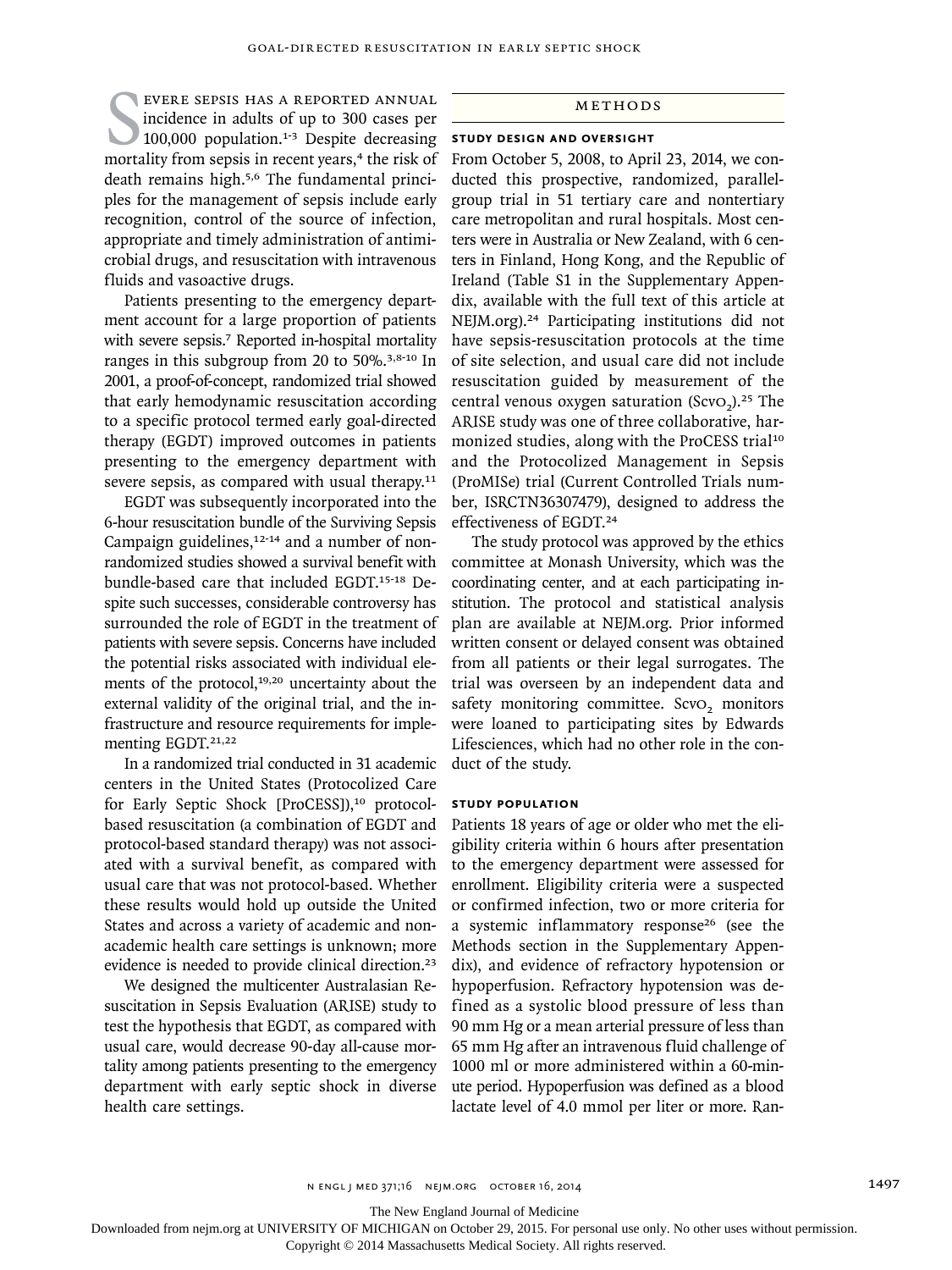domization was required within 2 hours after fulfillment of the final inclusion criterion. The initiation of the first dose of intravenous antimicrobial therapy was mandated before randomization. The study exclusion criteria are provided in the Methods section in the Supplementary Appendix.

## **Randomization**

Eligible patients were randomly assigned in a 1:1 ratio to receive either EGDT or usual care for 6 hours. Randomization was stratified according to study center with the use of a permutedblock method and was performed by means of a centralized telephone interactive voice-response system that was accessible 24 hours a day. Because of the nature of the intervention, all patients and clinicians involved in their care were aware of study-group assignments.

## **Study Treatments**

For patients in the usual-care group, decisions about the location of care delivery, investigations, monitoring, and all treatments were made by the treating clinical team. Scv $o_2$  measurement was not permitted during the 6-hour intervention period. Data were collected regarding insertion of invasive monitoring devices, intravenous-fluid resuscitation, vasoactive support, red-cell transfusion, mechanical ventilation, and other supportive therapy.

For patients in the EGDT group, the intervention was provided by a study team trained in EGDT delivery. Both the care providers and location of delivery were dependent on local resources. Thus, investigators used EGDT implementation models based in the emergency department, the intensive care unit (ICU), or both. A multifaceted intervention was used to standardize EGDT delivery across sites.<sup>24</sup> Details of EGDT implementation, personnel, and location are provided in Table S1 and Figure S1 in the Supplementary Appendix.

In the EGDT group, an arterial catheter and a central venous catheter capable of continuous ScvO<sub>2</sub> measurement (Edwards Lifesciences) were inserted within 1 hour after randomization. The resuscitation algorithm was based on the original EGDT algorithm<sup>11</sup> and was followed until 6 hours after randomization (Fig. S1 in the Supplementary Appendix).

## **Study Outcomes**

The primary study outcome was death from any cause within 90 days after randomization. Secondary and tertiary outcomes included survival time from randomization to 90 days; mortality in the ICU; mortality at 28 days; in-hospital mortality at 60 days; cause-specific mortality at 90 days<sup>27</sup>; length of stay in the emergency department, ICU, or elsewhere in the hospital; receipt and duration of mechanical ventilation, vasopressor support, or renal-replacement therapy; destination at the time of discharge (for surviving inpatients); limitation of therapy (e.g., do-not-resuscitate order) at the time of death (for nonsurvivors); and adverse events.

#### **Statistical Analysis**

All analyses were conducted according to a statistical analysis plan that was reported previously.28 The sample-size calculation was based on an assumed in-hospital rate of death in the usual-care group of  $28\%$ ,  $25,29$  with an increment of 10 percentage points (38%) for the rate of death at 90 days.8,30 Thus, an enrollment of 1600 patients would have a power of 85 to 90% (at a two-sided alpha level of 0.05) to detect an absolute risk reduction of 7.6 percentage points (or a relative risk reduction of 20%) in the EGDT group, with allowance for a plausible range of loss to follow-up. One interim analysis was planned and performed after the enrollment of 50% of the patients, with the use of a two-sided, symmetric O'Brien–Fleming design and a two-sided P value of 0.005; this analysis was reviewed by the independent data and safety monitoring committee.

All analyses were conducted according to the intention-to-treat principle. No assumptions were made for missing or unavailable data. We report continuous variables as means (±SD) or medians and interquartile ranges, and categorical variables as proportions. We used Student's t-test or the Wilcoxon rank-sum test to analyze between-group differences, as appropriate. Fisher's exact test was used for categorical variables, including the primary outcome. Absolute and relative risk differences with 95% confidence intervals for all-cause mortality at 90 days are reported. Additional sensitivity analyses were performed with the use of multivariable logistic regression adjusted for predefined baseline covariates: country, age, score on the Acute Physiology and Chronic Health

The New England Journal of Medicine

Downloaded from nejm.org at UNIVERSITY OF MICHIGAN on October 29, 2015. For personal use only. No other uses without permission.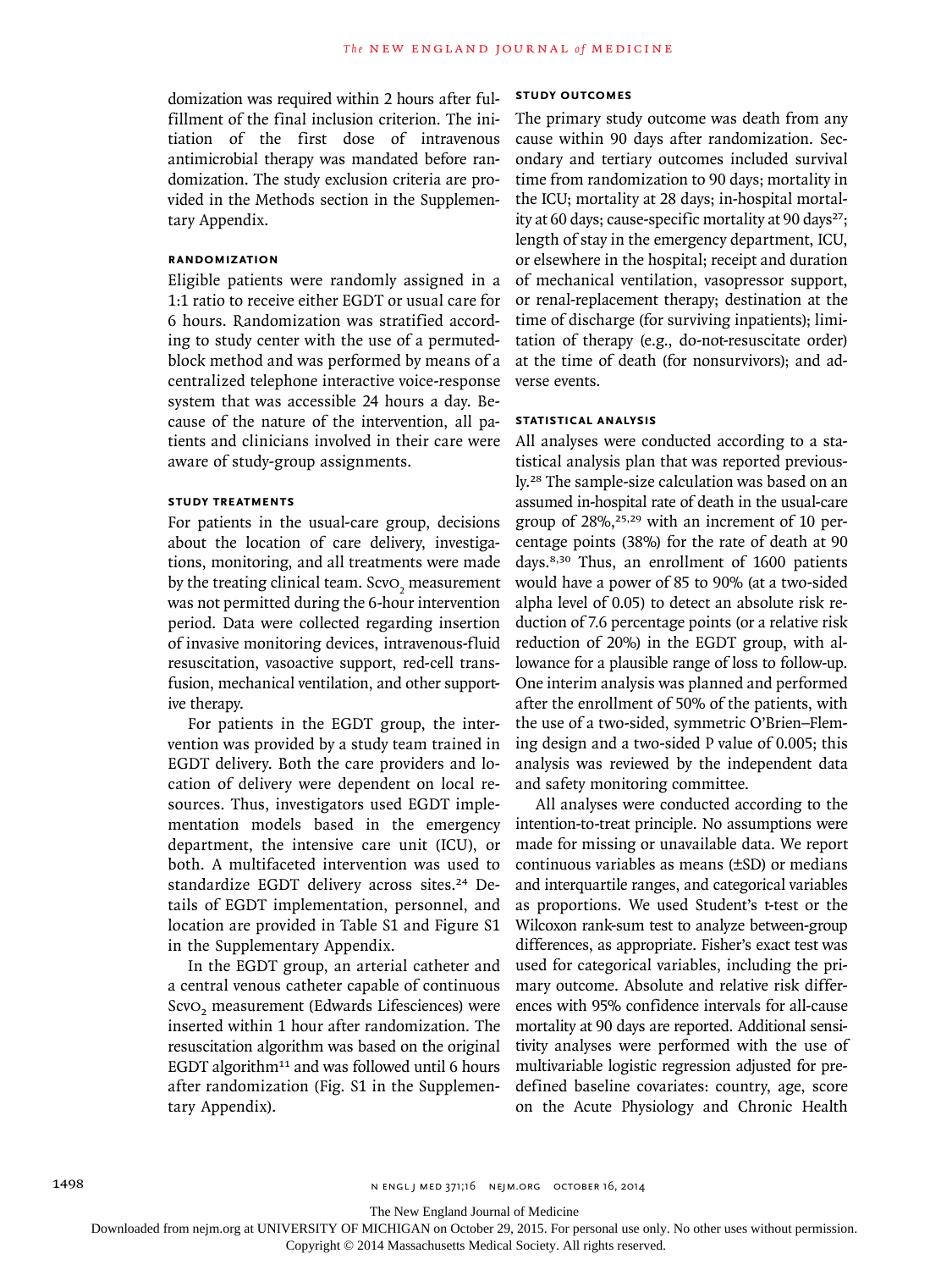Evaluation II (APACHE II), systolic blood pressure  $\left($  <90 mm Hg or  $\geq$ 90 mm Hg), and presence or absence of invasive mechanical ventilation. We used the Kaplan–Meier method to calculate survival time from randomization to 90 days and the log-rank test to perform between-group comparisons. We used Cox proportional-hazards models adjusted for the previously specified baseline covariates to calculate hazard ratios with 95% confidence intervals. Values for length of hospital stay and duration of organ support were logtransformed and analyzed with the use of linear regression and are reported as ratios with 95% confidence intervals.

We conducted subgroup analyses for the primary outcome for predefined variables: country, age (<65 years or ≥65 years), APACHE II score  $\left($  <25 or  $\geq$ 25), presence or absence of invasive mechanical ventilation, presence or absence or refractory hypotension, lactate level (<4.0 mmol per liter or ≥4.0 mmol per liter), and intravenous fluid administration (<20 ml per kilogram of body weight or ≥20 ml per kilogram). Subgroup analyses were performed with the use of logistic regression, with heterogeneity determined on the basis of interaction between treatment and subgroup. Odds ratios with 95% confidence intervals for death at 90 days are presented in a forest plot.

All analyses were performed with the use of SAS software, version 9.3 (SAS Institute). A twosided P value of 0.05 or less was considered to indicate statistical significance, except for the primary outcome, for which a P value of 0.0491 or less was used.

#### **RESULTS**

## **Study Patients**

We enrolled 1600 patients, with 796 assigned to the EGDT group and 804 to the usual-care group (Fig. 1). Delayed consent was refused for 9 patients (3 in the EGDT group and 6 in the usual-care group), leaving an intention-to-treat population of 793 patients and 798 patients, respectively. By day 90, 1 patient in the usual-care group had revoked consent, and 2 patients (1 in each group) were lost to follow-up, leaving a final cohort of 1588 patients for whom the primary outcome was available: 792 (99.5%) in the EGDT group and 796 (99.0%) in the usual-care group.

baseline were similar in the two groups (Table 1, and Tables S2 and S3 in the Supplementary Appendix).31,32 The criterion for refractory hypotension was met by 555 patients (70.0%) in the EGDT group and 557 (69.8%) in the usual-case group. The criterion for an elevated lactate level was met by 365 patients (46.0%) in the EGDT group and 371 (46.5%) in the usual-care group (Table 1). There was no significant difference in the mean intravenous fluid volume that had been infused at baseline, with 2515±1244 ml (34.6±19.4 ml per kilogram) in the EGDT group and 2591±1331 ml (34.7±20.1 ml per kilogram) in the usual-care group. The median time from presentation to the emergency department until randomization was 2.8 hours (interquartile range, 2.1 to 3.9) in the EDGT group and 2.7 hours (interquartile range, 2.0 to 3.9) in the usual-care group.

#### **Microbiologic Data**

The median time between presentation to the emergency department and administration of the first dose of intravenous antimicrobial therapy was similar in the two groups: 70 minutes (interquartile range, 38 to 114) in the EGDT group and 67 minutes (interquartile range, 39 to 110) in the usual-care group. The lungs and urinary tract were the most common locations of infection, and blood cultures were positive in 38% of patients in each study group. The numbers of patients receiving treatment to control the source of infection up to 72 hours after randomization were 78 (9.8%) in the EGDT group and 97 (12.2%) in the usual-care group  $(P=0.14)$ . Detailed microbiologic data are presented in Table S4 in the Supplementary Appendix.

## **Interventions and Therapies**

Demographic and clinical characteristics at hours (interquartile range, 0.4 to 2.6). No patients Patients who were admitted directly from the emergency department to the ICU numbered 690 (87.0%) in the EGDT group and 614 (76.9%) in the usualcase group (P<0.001). A central venous catheter for continuous monitoring of the ScvO<sub>2</sub> was inserted during the first 6 hours after randomization in 714 patients (90.0%) in the EGDT group. The median time to insertion was 1.1 hours (interquartile range, 0.7 to 1.6), and the mean  $S$ cvO<sub>2</sub> was 72.7 $\pm$ 10.5%. A central venous catheter was inserted during the first 6 hours in 494 patients (61.9%) in the usualcare group. The median time to insertion was 1.2

The New England Journal of Medicine

Downloaded from nejm.org at UNIVERSITY OF MICHIGAN on October 29, 2015. For personal use only. No other uses without permission.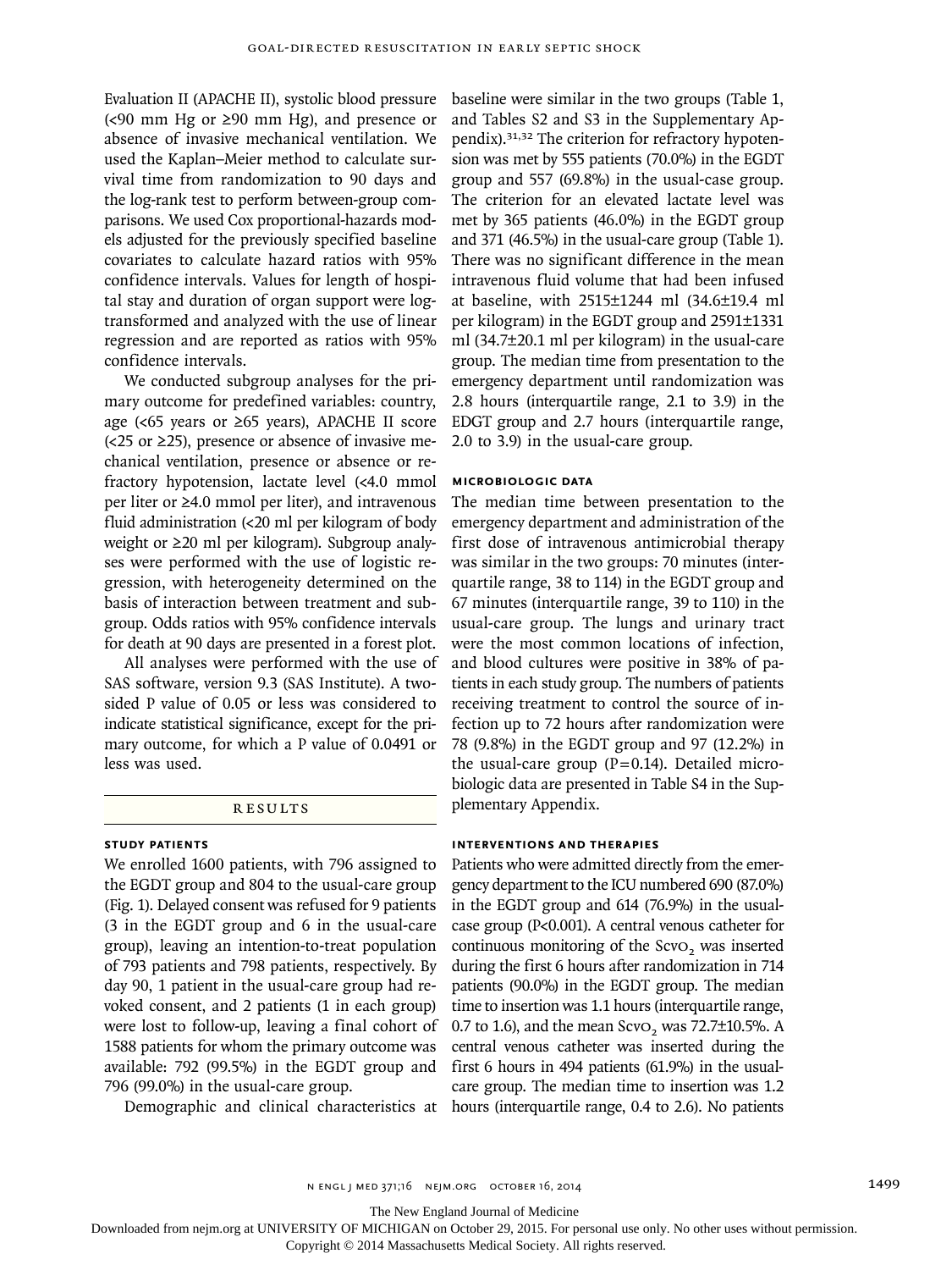

monitoring during the first 6 hours.

The volume of intravenous fluids administered during the first 6 hours was greater in the EGDT group than in the usual-care group (1964±1415 ml vs. 1713±1401 ml, P<0.001) (Table S5 in the Supplementary Appendix). More patients in the EGDT group than in the usual-care group received a vasopressor infusion (66.6% vs.

in the usual-care group received continuous ScvO<sub>2</sub> parisons) (Table S5 in the Supplementary Appendix). Between 6 and 72 hours, the proportion of patients receiving vasopressor infusions was higher in the EGDT group than in the usual-care group (58.8% vs. 51.5%, P=0.004), as was the proportion of patients receiving dobutamine (9.5% vs. 5.0%, P<0.001) (Table S5 in the Supplementary Appendix).

57.8%), red-cell transfusion (13.6% vs. 7.0%), or tients (2.3%). The median time to cessation was dobutamine (15.4% vs. 2.6%) (P<0.001 for all com-3.5 hours (interquartile range, 1.2 to 5.6). The EGDT was stopped prematurely in 18 pa-

The New England Journal of Medicine

Downloaded from nejm.org at UNIVERSITY OF MICHIGAN on October 29, 2015. For personal use only. No other uses without permission.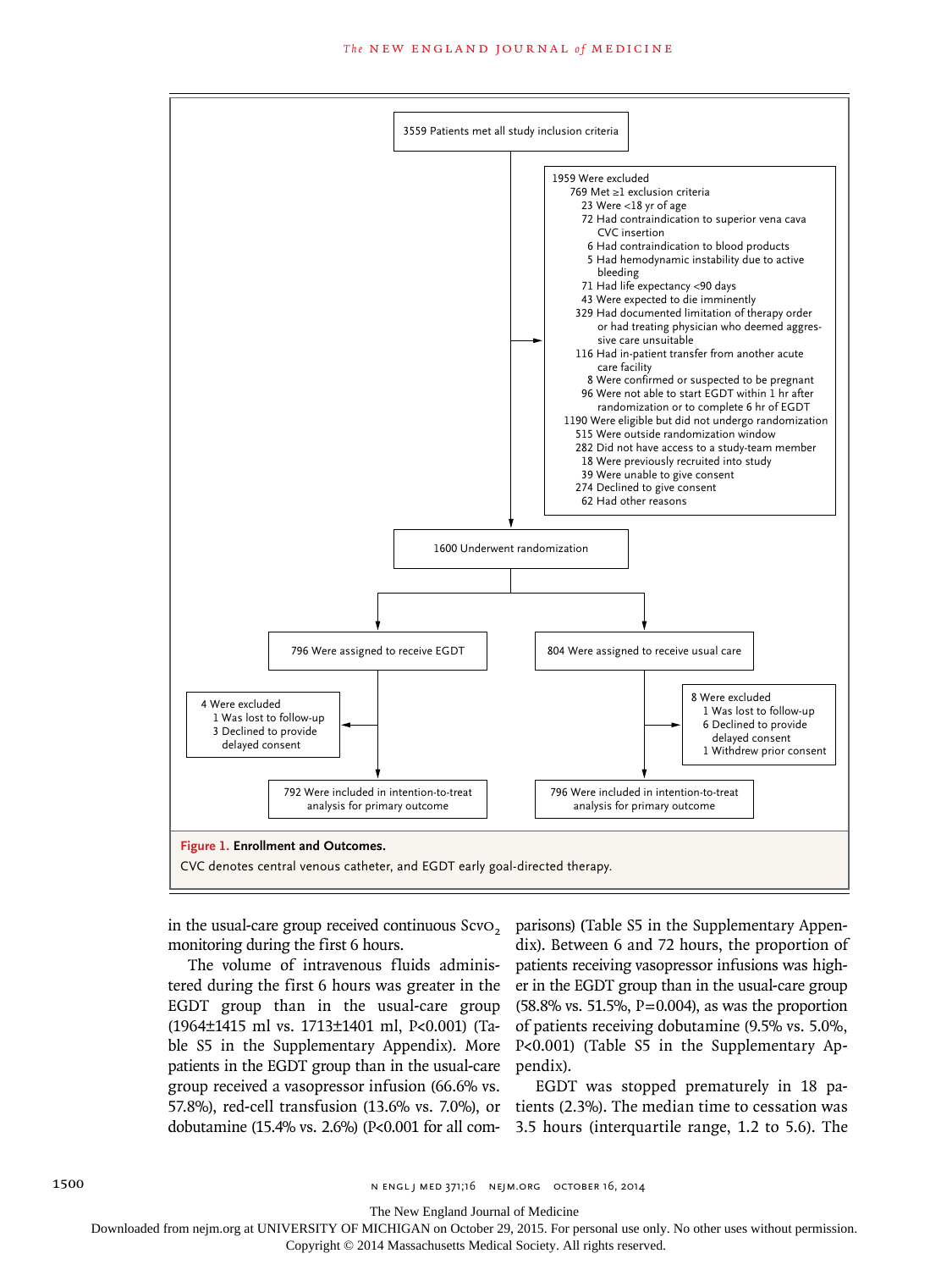most common reasons were withdrawal of  $\Box$ therapy (5 patients), transfer to the operating room (2 patients), and interhospital transfer (3 patients).

#### **Physiological and Laboratory Values**

At the end of the 6-hour intervention period, the mean arterial pressure was higher in the EGDT group than in the usual-care group (76.5±10.8 mm Hg vs. 75.3±11.4 mm Hg, P=0.04). Other physiological and laboratory values were similar in the two groups (Fig. S3 and Table S6 in the Supplementary Appendix). The proportions of patients in the EGDT group for whom the individual resuscitation goals were achieved at 6 hours or for whom the relevant therapy was delivered when a goal was not achieved were 99.6% for saturation of peripheral oxygen, 88.9% for central venous pressure, 94.1% for mean arterial pressure, and 95.3% for ScvO<sub>2</sub> (Fig.  $S4$  in the Supplementary Appendix). At 72 hours after randomization, physiological and laboratory values were similar in the two groups (Table S6 in the Supplementary Appendix).

#### **Primary Outcome**

By 90 days after randomization, the primary outcome (death from any cause) had occurred in 147 of 792 patients (18.6%) in the EGDT group and 150 of 796 patients (18.8%) in the usual-care group (P=0.90) (Table 2, and Table S7 in the Supplementary Appendix). The absolute difference in the risk of death for the EGDT group as compared with the usual care group was −0.3 percentage points (95% confidence interval [CI], −4.1 to 3.6). The survival time did not differ significantly between the groups (Fig. 2A). Between-group mortality was similar in all the predefined subgroups (Fig. 2B). There were no significant between-group differences in 90-day mortality with the use of multivariable logistic regression and Cox proportional-hazards analysis after adjustment for the prespecified baseline covariates (Table S8 in the Supplementary Appendix).

#### **Secondary and Tertiary Outcomes**

The median length of stay in the emergency department after randomization was shorter in the EGDT group than in the usual-care group (1.4 hours [interquartile range, 0.5 to 2.7] vs. 2.0 hours [interquartile range, 1.0 to 3.8], P<0.001) (Table 2). Overall, more patients in the EGDT

| Table 1. Characteristics of the Patients at Baseline.*                        |                            |                                  |
|-------------------------------------------------------------------------------|----------------------------|----------------------------------|
| Characteristic                                                                | <b>EGDT</b><br>$(N = 793)$ | <b>Usual Care</b><br>$(N = 798)$ |
| $Age - yr$                                                                    | $62.7 \pm 16.4$            | $63.1 + 16.5$                    |
| Male sex - no. (%)                                                            | 477 (60.2)                 | 473 (59.3)                       |
| Usual residence - no. (%)                                                     |                            |                                  |
| Home                                                                          | 749 (94.5)                 | 759 (95.1)                       |
| Long-term care facility                                                       | 44 (5.5)                   | 39 (4.9)                         |
| Median score on Charlson comorbidity<br>index (IQR) +                         | $1(0-2)$                   | $1(0-2)$                         |
| <b>APACHE II scoret</b>                                                       | $15.4 \pm 6.5$             | $15.8 + 6.5$                     |
| Mechanical ventilation - no. (%)                                              |                            |                                  |
| Invasive                                                                      | 71 (9.0)                   | 64 (8.0)                         |
| Noninvasive                                                                   | 60(7.6)                    | 48 (6.0)                         |
| Vasopressor infusion - no. (%)                                                | 173 (21.8)                 | 173 (21.7)                       |
| Total intravenous fluids¶                                                     |                            |                                  |
| Volume - ml                                                                   | $2515 \pm 1244$            | $2591 \pm 1331$                  |
| Volume per weight - ml/kg                                                     | $34.6 + 19.4$              | $34.7 + 20.1$                    |
| Inclusion criteria                                                            |                            |                                  |
| Refractory hypotension - no. (%)                                              | 555 (70.0)                 | 557 (69.8)                       |
| Systolic blood pressure - mm Hg                                               | $78.8 + 9.3$               | $79.6 + 8.4$                     |
| Lactate                                                                       |                            |                                  |
| $\geq$ 4.0 mmol/liter — no. (%)                                               | 365 (46.0)                 | 371 (46.5)                       |
| Value at time that criterion was<br>met - mmol/liter                          | $6.7 + 3.3$                | $6.6 + 2.8$                      |
| Median interval after presentation to<br>emergency department<br>$(IQR) - hr$ |                            |                                  |
| Until final inclusion criterion was<br>met                                    | $1.4(0.6-2.5)$             | $1.3(0.5-2.4)$                   |
| Until randomization                                                           | $2.8(2.1-3.9)$             | $2.7(2.0-3.9)$                   |

\* Plus–minus values are means ±SD. There were no significant differences in baseline characteristics between the two study groups. EGDT denotes early goal-directed therapy, and IQR interquartile range.

† Scores on the Charlson comorbidity index range from 0 to 33, with higher scores indicating a greater burden of disease.

‡ A severity-of-illness score that was based on the Acute Physiology and Chronic Health Evaluation II (APACHE II) variables with the use of data that were recorded closest to, but prior to, randomization was calculated to assess baseline equivalence. Scores on the APACHE II range from 0 to 71, with higher scores indicating more severe disease and a higher risk of death.

- Vasopressor infusions included one or more of the following agents at any dose for at least 30 minutes within 1 hour before randomization: norepinephrine, epinephrine, dopamine, metaraminol, and phenylephrine.
- ¶Total intravenous fluids include fluids administered before arrival at the hospital and during the interval between presentation to the emergency department and randomization.
- Data on systolic blood pressure and lactate are provided only for patients who met the inclusion criterion for refractory hypotension (a systolic blood pressure of <90 mm Hg or a mean arterial pressure of <65 mm Hg after an intravenous fluid challenge of 1000 ml or more administered within a 60-minute period) or the inclusion criterion for hyperlactatemia (a lactate level of ≥4.0 mmol per liter). These values were recorded at the time that the inclusion criterion was met.

n engl j med 371;16 nejm.org october 16, 2014 1501

The New England Journal of Medicine

Downloaded from nejm.org at UNIVERSITY OF MICHIGAN on October 29, 2015. For personal use only. No other uses without permission.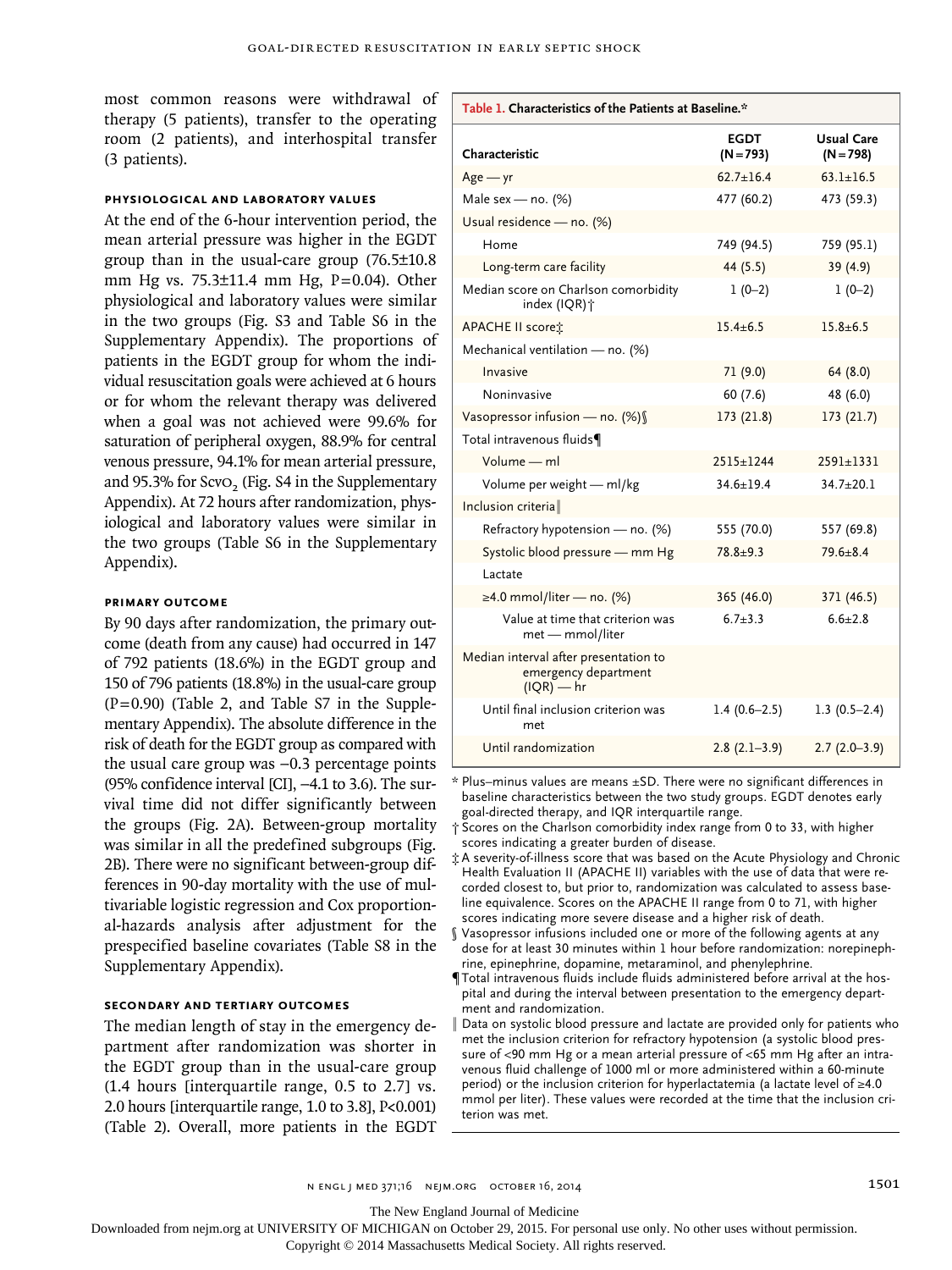| Table 2. Study Outcomes.                                      |                         |                           |                           |                                                   |         |
|---------------------------------------------------------------|-------------------------|---------------------------|---------------------------|---------------------------------------------------|---------|
| Variable                                                      | $(N = 793)$<br>EGDT     | Usual Care<br>$(N = 798)$ | Relative Risk<br>(95% CI) | percentage points<br>Risk Difference<br>(95% CI)* | P Value |
| (%)<br>Primary outcome: death by day 90 - no./total no        | 147/792 (18.6)          | 150/796 (18.8)            | 0.98(0.80 to 1.21)        | $-0.3$ $(-4.1$ to 3.6)                            | 0.90    |
| Secondary outcomes                                            |                         |                           |                           |                                                   |         |
| Median duration of stay (IQR) <sup>+</sup>                    |                         |                           |                           |                                                   |         |
| Emergency department — hr                                     | $1.4(0.5-2.7)$          | $2.0(1.0-3.8)$            |                           |                                                   | 0.001   |
| ICU — days                                                    | $2.8(1.4 - 5.1)$        | $2.8(1.5-5.7)$            |                           |                                                   | 0.81    |
| Hospital — days                                               | $8.2(4.9 - 16.7)$       | $8.5(4.9-16.5)$           |                           |                                                   | 0.89    |
| Use and duration of organ support;                            |                         |                           |                           |                                                   |         |
| Invasive mechanical ventilation — no./total no. (%)           | 238/793 (30.0)          | 251/798 (31.5)            | 0.95 (0.82 to 1.11)       | $-1.4$ (-6.0 to 3.1)                              | 0.52    |
| Median duration of invasive mechanical ventilation (IQR) - hr | $62.2$ $(23.5 - 181.8)$ | $65.5(23.0 - 157.9)$      |                           |                                                   | 0.28    |
| Vasopressor support - no./total no. (%)                       | 605/793 (76.3)          | 525/798 (65.8)            | 1.16 (1.09 to 1.24)       | 10.5 (6.1 to 14.9)                                | 0.001   |
| Median duration of vasopressor support (IQR) — hr             | 29.4 (12.9-61.0)        | 34.2 (14.0-67.0)          |                           |                                                   | 0.24    |
| Renal-replacement therapy — no./total no. (%)                 | 106/793(13.4)           | 108/798 (13.5)            | 0.99(0.77 to 1.27)        | $-0.2$ $(-3.5$ to 3.2)                            | 0.94    |
| Median duration of renal-replacement therapy (IQR) — hr $\S$  | 57.8 (25.3–175.0)       | 85.9 (29.3-182.9)         |                           |                                                   | 0.40    |
| Tertiary outcomes — no./total no. (%)                         |                         |                           |                           |                                                   |         |
| Death by day 28                                               | 117/792 (14.8)          | 127/797 (15.9)            | 0.93 (0.73 to 1.17)       | $-1.2$ ( $-4.7$ to 2.4)                           | 0.53    |
| Death by the time of discharge from ICU                       | 79/725 (10.9)           | 85/661 (12.9)             | 0.85 (0.64 to 1.13)       | $-2.0$ ( $-5.4$ to 1.5)                           | 0.28    |
| Death by the time of discharge from hospital                  | 115/793 (14.5)          | 125/797 (15.7)            | 0.92(0.73 to 1.17)        | $-1.2$ $(-4.7$ to 2.3)                            | 0.53    |

The duration of stay was calculated from the time of randomization, except for the stay in the intensive care unit (ICU), which was calculated from the time of ICU admission.<br>The duration of organ support was calculated fr The duration of stay was calculated from the time of randomization, except for the stay in the intensive care unit (ICU), which was calculated from the time of ICU admission. The duration of organ support was calculated from the time of randomization. †‡

§Data for renal-replacement therapy were censored at 90 days after randomization.

¶Data for mortality at the time of hospital discharge (for the index admission) were censored at 60 days after randomization.

The New England Journal of Medicine

Downloaded from nejm.org at UNIVERSITY OF MICHIGAN on October 29, 2015. For personal use only. No other uses without permission.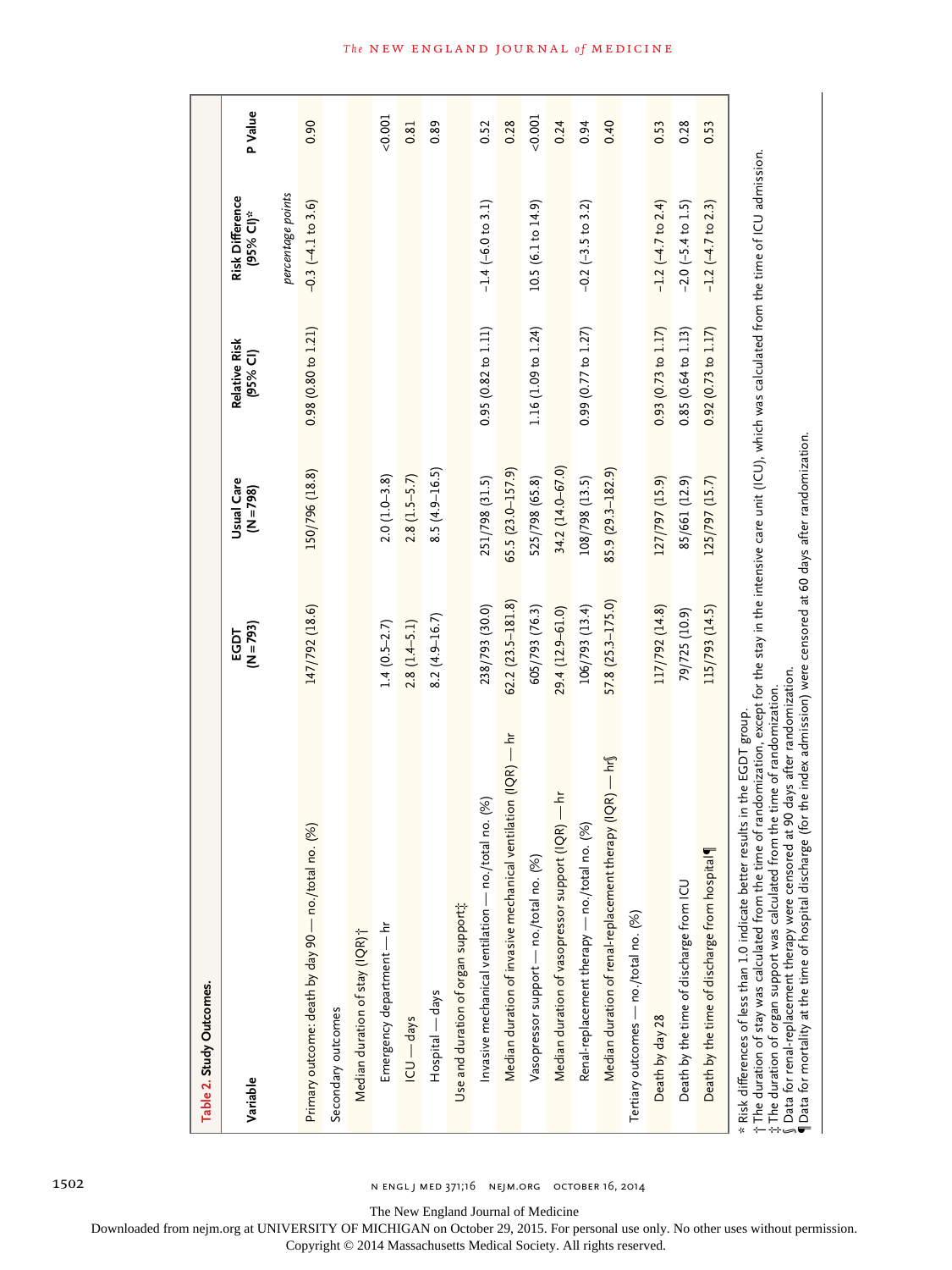

**Figure 2. Probability of Survival and Subgroup Analyses of the Risk of Death at 90 Days.**

Panel A shows Kaplan–Meier estimates of the probability of death at 90 days for patients with septic shock receiving either early goaldirected therapy (EGDT) or usual care for 6 hours (P=0.82 by the log-rank test for the between-group difference). Panel B shows the odds ratio for death at 90 days in the EGDT group, as compared with the usual-care group, among all patients and in predefined subgroups. The size of the squares representing odds ratios corresponds to the relative size of the subgroup. The horizontal bars represent 95% confidence intervals. Scores on the Acute Physiology and Chronic Health Evaluation II (APACHE II) range from 0 to 71, with higher scores indicating more severe disease and a higher risk of death. IV denotes intravenous.

The New England Journal of Medicine

Downloaded from nejm.org at UNIVERSITY OF MICHIGAN on October 29, 2015. For personal use only. No other uses without permission.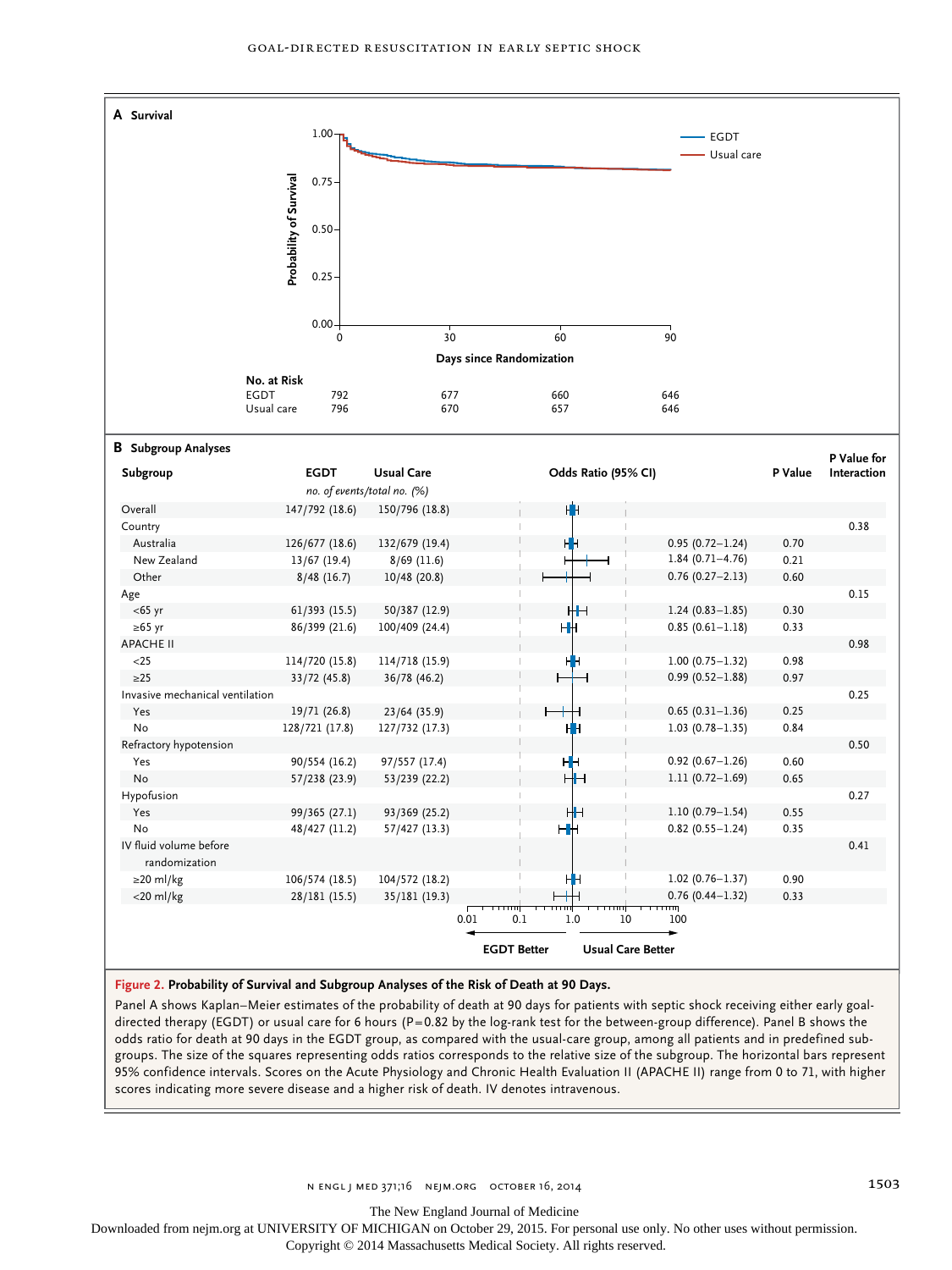group than in the usual-care group received a vasopressor infusion (76.3% vs. 65.8%, P<0.001), but the median duration of the infusion did not differ significantly between the two groups (29.4 hours [interquartile range, 12.9 to 61.0] and 34.2 hours [interquartile range, 14.0 to 67.0], respectively;  $P=0.24$ ). There were no other significant between-group differences in secondary or tertiary outcomes. Subsidiary analyses of secondary and tertiary variables after adjustment for predefined covariates did not alter any of the reported findings (Table S8 in the Supplementary Appendix).

#### **Adverse Events**

There was no significant between-group difference in the number of patients with one or more adverse events: 56 patients (7.1%) in the EGDT group and 42 patients (5.3%) in the usual-care group ( $P=0.15$ ). A breakdown of specific adverse events is presented in Table S9 in the Supplementary Appendix.

## Discussion

In this randomized trial conducted in a variety of health care settings, we found that EGDT, as compared with usual care, did not reduce the primary outcome of 90-day all-cause mortality, either overall or in any of the prespecified subgroups, among patients with early septic shock who presented to the emergency department. There were also no significant differences in 28 day or in-hospital mortality, duration of organ support, or length of hospital stay.

Adherence to the algorithm-directed therapies was very high, and the potentially confounding effect of the time to the administration of antimicrobial drugs was addressed by the requirement that such drugs be administered before randomization. In addition, the loss to follow-up was minimal. The statistical analysis plan was published before recruitment was completed, which eliminated the potential for analytical bias.<sup>28</sup> Although the trial could not be blinded because of the practical requirements of EGDT, the risk of bias was minimized through central randomization, concealment of study-group assignments before randomization to avoid selection bias, and the use of a robust primary outcome that would not be subject to observer bias. The results also have a high degree of external validity, since participating sites were representative of all regions across Australia and New Zealand, including metropolitan and rural centers, with a mix of EGDT implementation models based in the emergency department, ICU, or both.

The rate of death in our study was lower than that reported in the original EGDT trial.11 This finding is consistent with data showing that inhospital mortality for patients who are admitted to ICUs with severe sepsis and septic shock has been reduced by 1 percentage point per year during the past two decades, with the decline beginning before the introduction of the Surviving Sepsis Campaign.4,8,33 Although our study had entry criteria similar to those in the ProCESS study and the original EGDT trial, it is possible that the patients in our study had a reduced risk of death because of low rates of chronic disease and better functional status, as evidenced by the low proportion of nursing home residents before randomization. Nonetheless, the number of patients with septic shock at the time of enrollment was high, indicating that the target population was enrolled. The high number of patients who were discharged home may also support the small increment in mortality between hospital discharge and 90 days. There was no trend suggesting an effect of EGDT in any unadjusted or adjusted estimates of mortality, and subgroup analyses did not indicate that the benefit from EGDT increased with the severity of illness. Although contamination of the usual-care group by the incorporation of some elements of the EGDT protocol into usual care may have biased the study results, significant differences in EGDTspecific treatments that were administered in the two groups and the similarity between therapies administered in the usual-care group in this study and those in our pretrial observational study<sup>25</sup> indicate that such an effect in the usualcare group is unlikely.

Our findings agree with those of the ProCESS trial,10 in which investigators also used a resuscitation algorithm that was similar to that used in the original EGDT trial.<sup>11</sup> Although our results differ from those in the original trial, they are consistent with previous studies showing that bias in small, single-center trials may lead to inflated effect sizes<sup>34</sup> that cannot be replicated in larger, multicenter studies.<sup>35-37</sup> Although the ProCESS study did not directly compare protocol-based EGDT for resuscitation with care that

The New England Journal of Medicine

Downloaded from nejm.org at UNIVERSITY OF MICHIGAN on October 29, 2015. For personal use only. No other uses without permission.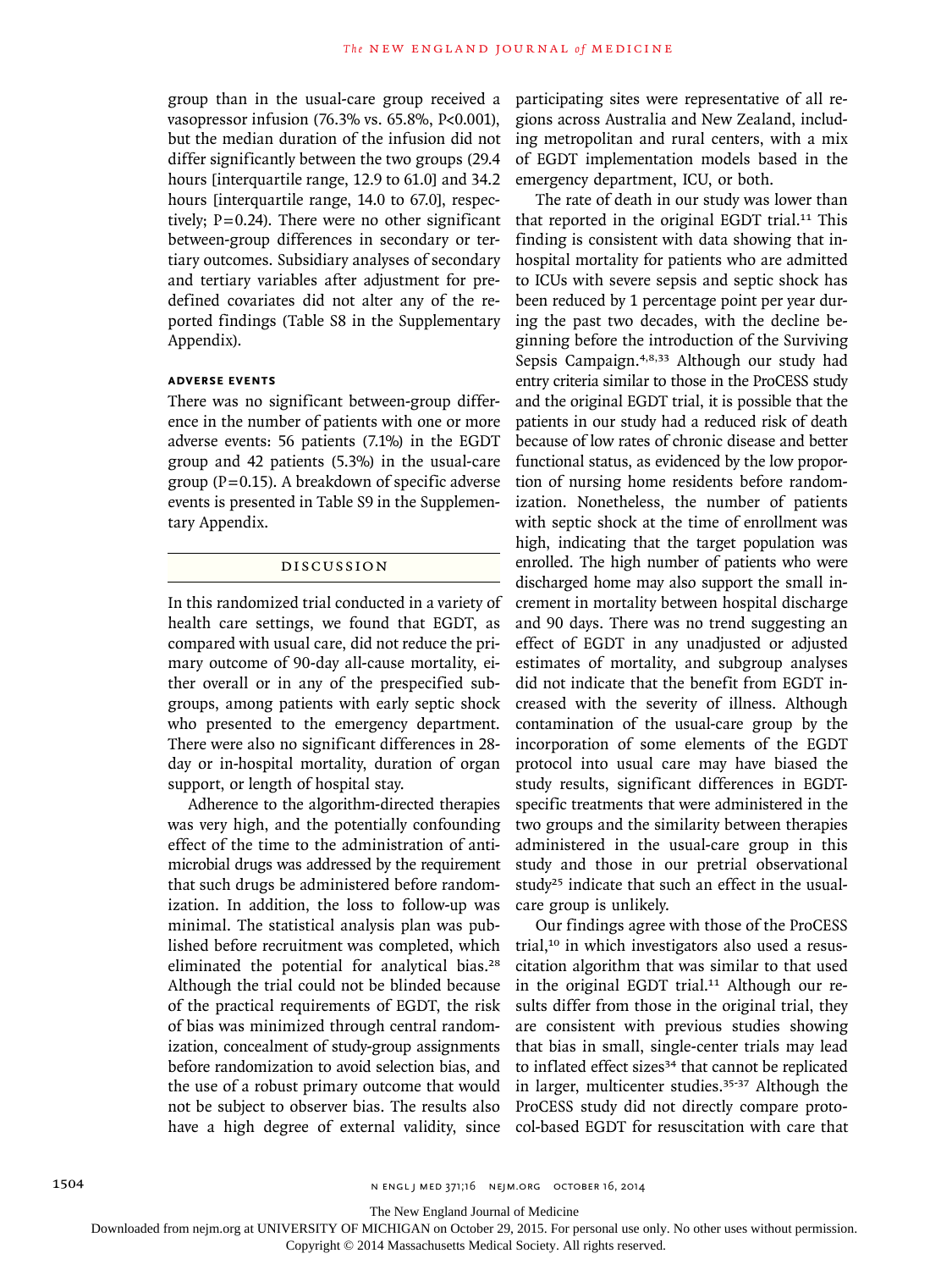was not protocol-based, the concordance of results between our study and the ProCESS study suggests that EGDT does not offer a survival advantage in patients presenting to the emergency department with early septic shock. Whether resuscitation protocols with different goals or different individual therapies in the EGDT bundle offer a survival benefit remains to be determined.

In conclusion, the results of our trial show that EGDT, as compared with usual resuscitation practice, did not decrease mortality among patients presenting to the emergency department with early septic shock. Our findings suggest that the value of incorporating EGDT into international guidelines as a standard of care is questionable.

Supported by grants from the National Health and Medical Research Council of Australia (491075 and 1021165) and the Alfred Foundation.

Disclosure forms provided by the authors are available with the full text of this article at NEJM.org.

#### **Appendix**

The affiliations of the writing committee members are as follows: the Australian and New Zealand Intensive Care Research Centre, School of Public Health and Preventive Medicine (S.L.P., A.D., M.B., R.B., D.J.C., A.M.H., B.D.H., S.A.R.W., P.W.) and the School of Public Health (P.A.C.), Monash University, Melbourne, VIC; University of Adelaide and Queen Elizabeth Hospital, Adelaide, SA (S.L.P., P.W.); Royal North Shore Hospital and University of Sydney, Sydney, NSW (A.D.); Austin Hospital, Melbourne, VIC (R.B.); Alfred Hospital Melbourne, VIC (P.A.C., D.J.C); Liverpool Hospital and University of New South Wales, Sydney, NSW (A.H.); and Royal Perth Hospital and University of Western Australia, Perth, WA (S.A.R.W.) — all in Australia; and Hamad Medical, Doha, Qatar (P.A.C).

#### **References**

**1.** Jawad I, Lukšić I, Rafnsson SB. Assessing available information on the burden of sepsis: global estimates of incidence, prevalence and mortality. J Glob Health 2012;2:010404.

**2.** Angus DC, Linde-Zwirble WT, Lidicker J, Clermont G, Carcillo J, Pinsky MR. Epidemiology of severe sepsis in the United States: analysis of incidence, outcome, and associated costs of care. Crit Care Med 2001;29:1303-10.

**3.** Gaieski DF, Edwards JM, Kallan MJ, Carr BG. Benchmarking the incidence and mortality of severe sepsis in the United States. Crit Care Med 2013;41:1167-74. **4.** Kaukonen K-M, Bailey M, Suzuki S, Pilcher D, Bellomo R. Mortality related to severe sepsis and septic shock among critically ill patients in Australia and New Zealand, 2000-2012. JAMA 2014;311:1308- 16.

**5.** Annane D, Aegerter P, Jars-Guincestre MC, Guidet B. Current epidemiology of septic shock: the CUB-Réa Network. Am J Respir Crit Care Med 2003;168:165-72.

**6.** Harrison DA, Welch CA, Eddleston JM. The epidemiology of severe sepsis in England, Wales and Northern Ireland, 1996 to 2004: secondary analysis of a high quality clinical database, the ICNARC Case Mix Programme Database. Crit Care 2006;10:R42.

**7.** Wang HE, Shapiro NI, Angus DC, Yealy DM. National estimates of severe sepsis in United States emergency departments. Crit Care Med 2007;35:1928-36.

**8.** The Australasian Resuscitation in Sepsis Evaluation (ARISE) Investigators, Australian and New Zealand Intensive Care Society (ANZICS) Adult Patient Database (APD) Management Committee. The outcome of sepsis and septic shock presenting to the emergency departments of Australia and New Zealand. Crit Care Resusc 2007;9:8-18.

**9.** Quenot J-P, Binquet C, Kara F, et al. The epidemiology of septic shock in French intensive care units: the prospective multicenter cohort EPISS study. Crit Care 2013;17:R65.

**10.** Yealy DM, Kellum JA, Huang DT, et al. A randomized trial of protocol-based care for early septic shock. N Engl J Med 2014; 370:1683-93.

**11.** Rivers E, Nguyen B, Havstad S, et al. Early goal-directed therapy in the treatment of severe sepsis and septic shock. N Engl J Med 2001;345:1368-77.

**12.** Dellinger RP, Carlet JM, Masur H, et al. Surviving Sepsis Campaign guidelines for management of severe sepsis and septic shock. Crit Care Med 2004;32:858-73. [Errata, Crit Care Med 2004;32:1449, 2169-70.]

**13.** Dellinger RP, Levy MM, Carlet JM, et al. Surviving Sepsis Campaign: international guidelines for management of severe sepsis and septic shock: 2008. Intensive Care Med 2008;34:17-60. [Erratum, Intensive Care Med 2008;34:783-5.]

**14.** Dellinger RP, Levy MM, Rhodes A, et al. Surviving Sepsis Campaign: international guidelines for management of severe sepsis and septic shock: 2012. Crit Care Med 2013;41:580-637.

**15.** Kortgen A, Niederprüm P, Bauer M. Implementation of an evidence-based "standard operating procedure" and outcome in septic shock. Crit Care Med 2006;34:943-9.

**16.** Jones AE, Focht A, Horton JM, Kline JA. Prospective external validation of the clinical effectiveness of an emergency department-based early goal-directed therapy protocol for severe sepsis and septic shock. Chest 2007;132:425-32.

**17.** Barochia AV, Cui X, Vitberg D, et al. Bundled care for septic shock: an analysis of clinical trials. Crit Care Med 2010;38: 668-78.

**18.** Levy MM, Dellinger RP, Townsend SR, et al. The Surviving Sepsis Campaign: results of an international guidelinebased performance improvement program targeting severe sepsis. Intensive Care Med 2010;36:222-31.

**19.** Hayes MA, Timmins AC, Yau EH, Palazzo M, Hinds CJ, Watson D. Elevation of systemic oxygen delivery in the treatment of critically ill patients. N Engl J Med 1994;330:1717-22.

**20.** Hebert PC, Wells G Blajchman MA, et al. A multicenter, randomized, controlled clinical trial of transfusion requirements in critical care. N Engl J Med 1999;340:409-17. [Erratum, N Engl J Med 1999;340:1056.] **21.** Peake S, Webb S, Delaney A. Early goal-directed therapy of septic shock: we honestly remain skeptical. Crit Care Med 2007;35:994-5.

**22.** Perel A. Bench-to-bedside review: the initial hemodynamic resuscitation of the septic patient according to Surviving Sepsis Campaign guidelines — does one size fit all? Crit Care 2008;12:223.

**23.** Surviving Sepsis Campaign responds to ProCESS Trial: updated 19 May 2014 (http://www.survivingsepsis.org/ SiteCollectionDocuments/SSC-Responds

-ProCESS-Trial.pdf). **24.** Huang DT, Angus DC, Barnato A, et

al. Harmonizing international trials of early goal-directed resuscitation for severe sepsis and septic shock: methodology of ProCESS, ARISE, and ProMISe. Intensive Care Med 2013;39:1760-75.

**25.** Peake SL, Bailey M, Bellomo R, et al. Australasian Resuscitation of Sepsis Evaluation (ARISE): a multi-centre, prospec-

The New England Journal of Medicine

Downloaded from nejm.org at UNIVERSITY OF MICHIGAN on October 29, 2015. For personal use only. No other uses without permission.